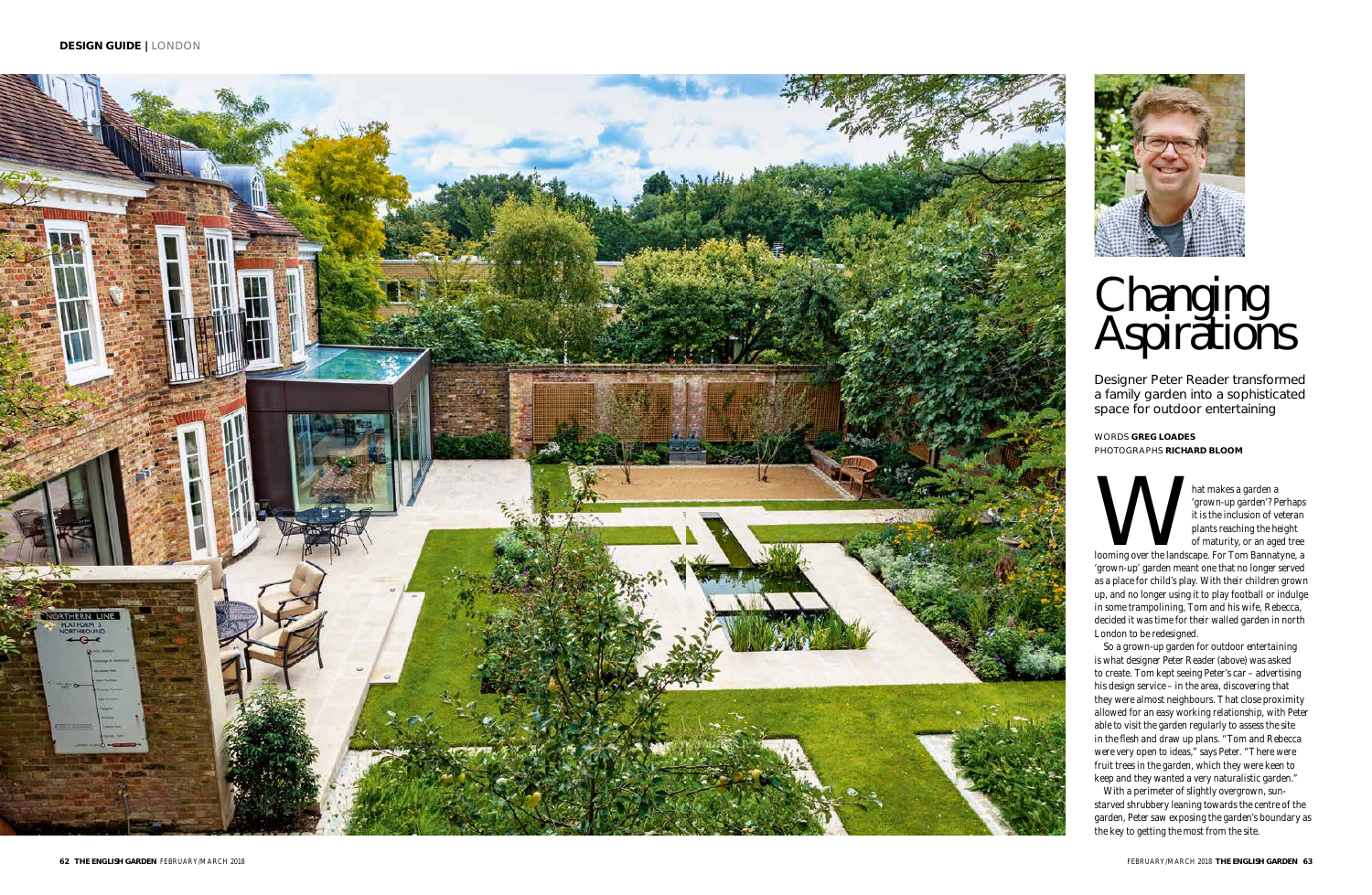"The garden felt dark and enclosed. It seemed much smaller than it actually was," explains Peter. But he was in no doubt that the red-brick walls that surround the garden on three sides were an attractive feature in the making. By clearing the overgrown planting that was obscuring the walls, the garden found instant character and a strong boundary that framed the entire area and married it to the exterior of the house.

There are strong lines in the lawn and paving, to echo the glass-fronted rooms that adjoin the garden and provide views of it from inside. Cleverly tying together the inside and outside, Peter's layout is loosely a garden of three areas, each one designed to be viewed from a di erent location within the house.

"We wanted a garden that was relaxed without too much structure or formality," says Tom. Peter's design strikes a delicate balance between formality and informality, creating soft, informal areas of planting inside a formal layout of straight lines, a trick beloved of the Edwardian Arts and Crafts design pair Edward Lutyens and Gertrude Jekyll.

"There are some Arts and Crafts principles behind the garden. The middle of the garden has a formal layout with naturalistic planting and aquatic plants, with an orchard towards the bottom of the garden, after formality close to the house. It is an Arts and Crafts design but on a small scale," says Peter.

The first area is viewed from the glass-fronted kitchen. Previously a muddy corner where a lawn struggled to grow in waterlogged conditions, a hard surface was much more suitable, so Peter chose a self-binding gravel surface edged with cobblestones. Two *Amelanchier lamarckii* trees, chosen for their ability to look good almost all year, soften the area.

The waterlogging was a tell-tale sign of a garden on London clay. Peter says it was a 'dead' soil that needed better fertility and drainage before planting. Manure and horticultural grit were mixed into the existing soil, with the exception of the wildflower



**Right** The garden's layout was designed to provide distinct views from the house. **Below** Fruit trees were in the brief, and were found a home in the garden's informal orchard and meadow area.



**Above left** Airy perennials mixed with silvery *Artemisia* and *Alchemilla* soften the formality of the design. **Above** The formal pond is a contemporary take on classic Arts and Crafts style. **Right** Sleeper-edged raised beds solve the problem of planting in the garden's waterlogged corner.



#### **DESIGN GUIDE |** LONDON



areas, which were kept free of extra nutrients to encourage flowering.

The second area is overlooked from the living room, with a formal pond centrepiece, complete with rill, stepping stones and flower beds on either side. These beds are very softly planted with *Verbena bonariensis*, *Erigeron karvinskianus*, Japanese anemones and *Alchemilla mollis*, interspersed with evergreen shrubs. Surrounding turf contrasts with the smooth stone paving.

The third area is the wildest, where Peter found a home for the fruit trees and underplanted them with a wildflower meadow and spring bulbs. Wildflower turf was used to create the meadow, with an area of 'normal' turf laid in the middle to allow for a bench among the trees.

With the exception of the climbers, Peter planted the garden to fill the space immediately. Tom explains: "It was planted to evolve through the seasons rather than over a long period of time, and it is good to be able to appreciate the changing seasons from inside the house. Or to come back from holiday and see that the garden has changed."

### FACT FILE

n **Garden design** Peter Reader Landscapes. Tel: +44 (0)20 8348 4730; readerlandscapes.com

n **Construction** Belderbos. Tel: +44 (0)20 8940 2832; belderbos.co.uk

n **Patio and pathway stone** Artisans of Devizes. Tel: +44 (0)1380 735888; artisansofdevizes.com

n **Sawn York stone steps** Whitehall Stone. Tel: +44 (0)1274 684440; whitehallstone.co.uk

n **Trellis** from Jacksons Fencing. Tel: +44 (0)1233 750393; jacksons-fencing.co.uk

n **Aquatic plants** Anglo Aquatic Plant Company Ltd. Tel: +44 (0)20 8363 8548; angloaquatic.co.uk

n **Wildflowers** Wildflower Turf. Tel: +44 (0)1256 771222; wildflowerturf.co.uk